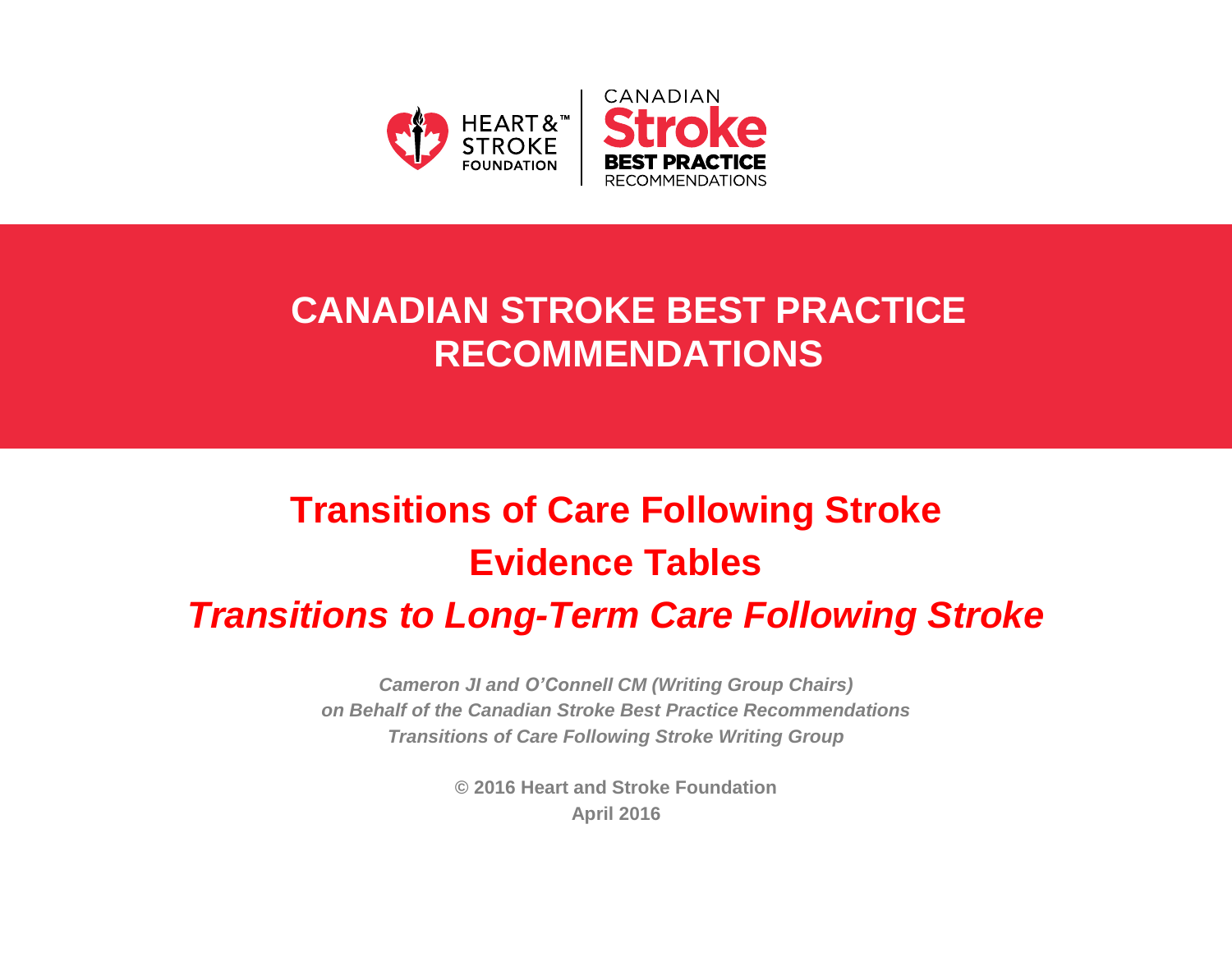#### **Table of Contents**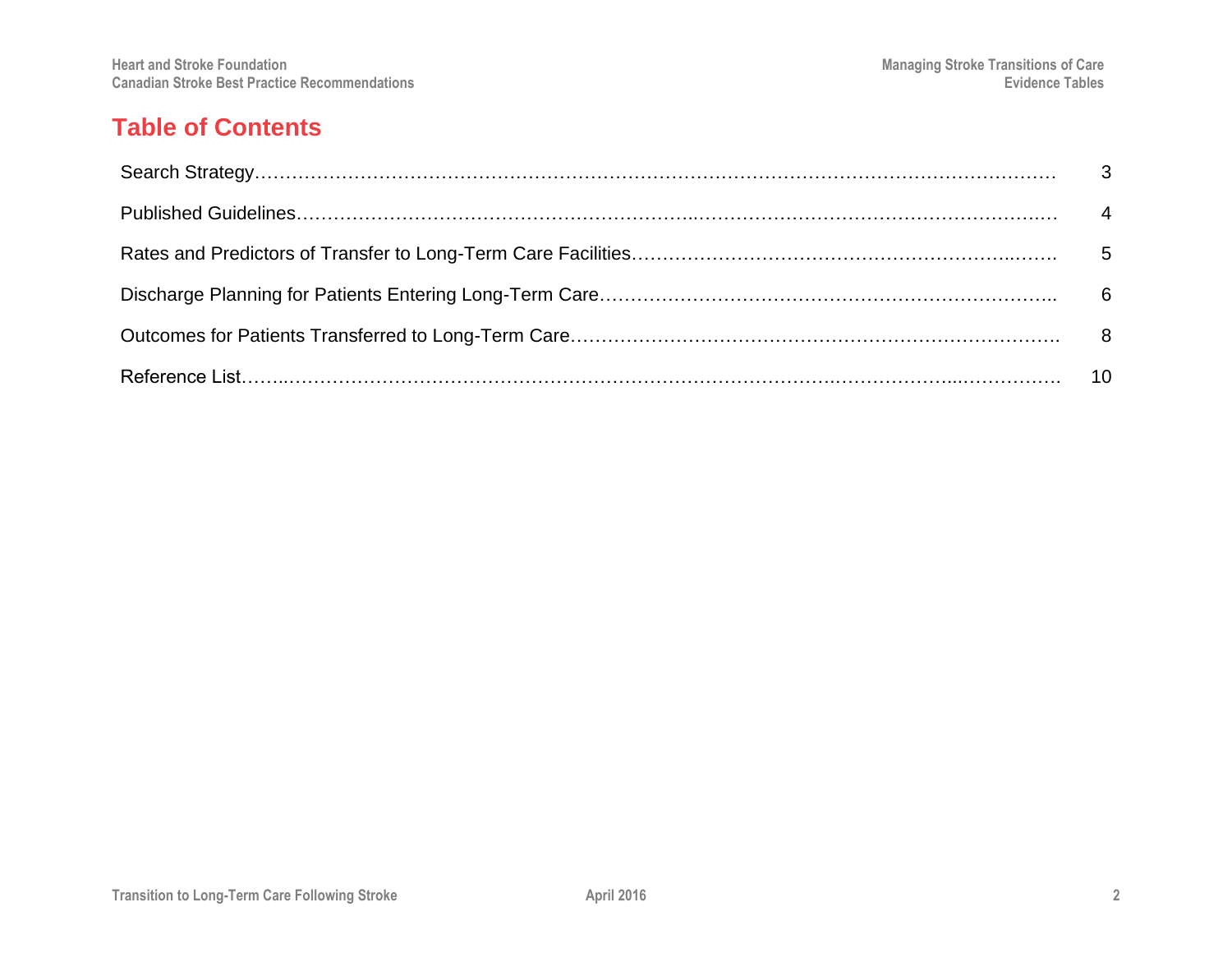#### **Search Strategy**



Cochrane, Medline, and CINAHL, Clinicaltrials.gov, and National Guideline Clearing House were search using medical subject. Titles and abstract of each article were reviewed for relevance. Bibliographies were reviewed to find additional relevant articles. Articles were excluded if they were: non-English, commentaries, case-studies, narrative, book chapters, editorials, non-systematic review, or conference abstracts. Additional searches for relevant best practice guidelines were completed and included in a separate section of the review. A total of 11 articles and 5 guidelines were included and were separated into separate categories designed to answer specific questions.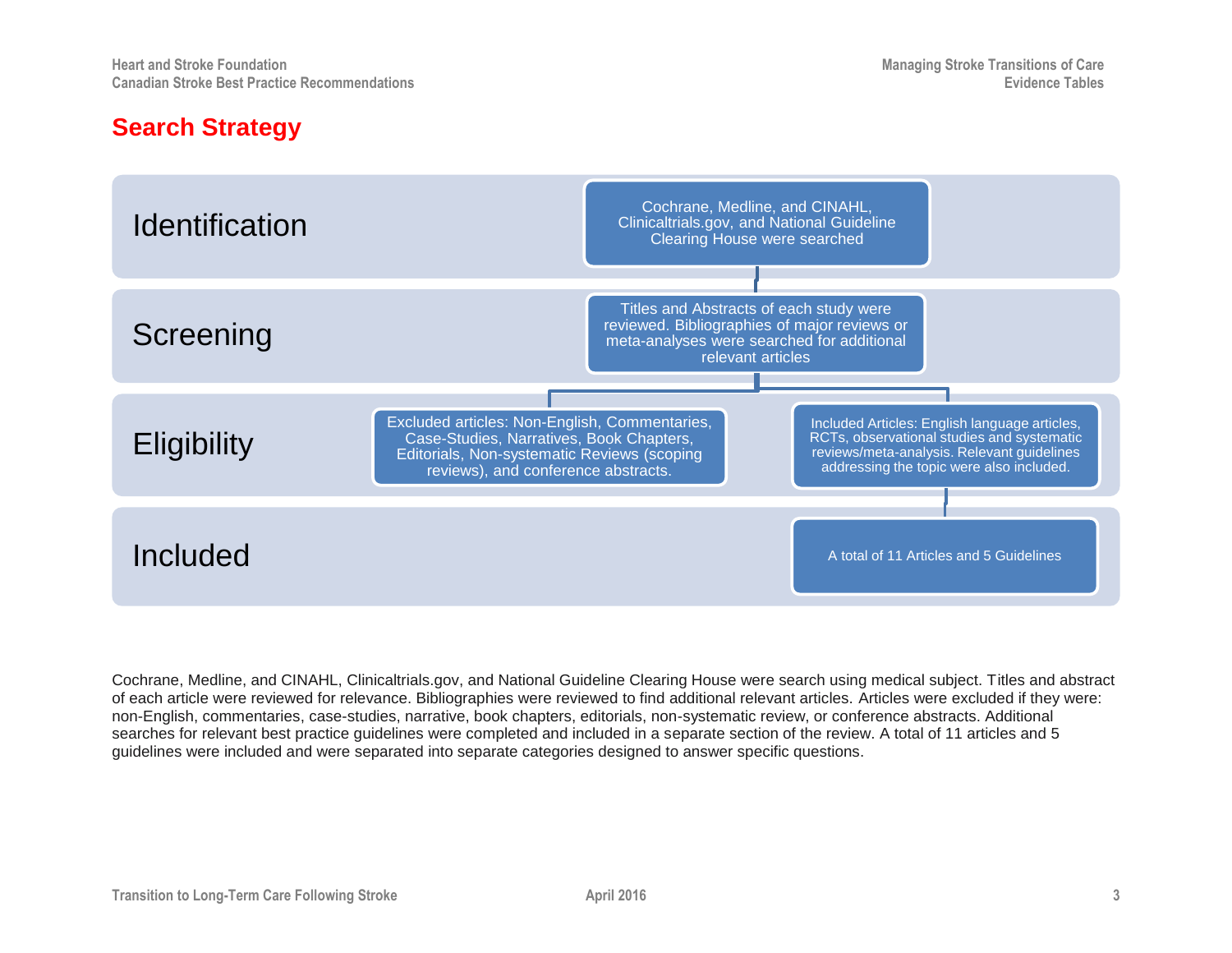## **Published Guidelines**

| <b>Guideline</b>                                                                                                                          | <b>Recommendations</b>                                                                                                                                                                                                                                                                                                                                                                                                      |  |  |  |  |
|-------------------------------------------------------------------------------------------------------------------------------------------|-----------------------------------------------------------------------------------------------------------------------------------------------------------------------------------------------------------------------------------------------------------------------------------------------------------------------------------------------------------------------------------------------------------------------------|--|--|--|--|
| <b>Intercollegiate Stroke Working Party.</b><br>National clinical guideline for stroke, 4th<br>edition. National Institute for Health and | Any patient whose situation changes (eg new problems or changed environment) should be offered further assessment<br>by the specialist stroke rehabilitation service.                                                                                                                                                                                                                                                       |  |  |  |  |
| <b>Clinical Excellence London: Royal College of</b><br>Physicians, 2012.                                                                  | A named person and/or contact point should be identified and communicated to the patient to provide further information<br>and advice if needed.                                                                                                                                                                                                                                                                            |  |  |  |  |
|                                                                                                                                           | Any patient with residual impairment after the end of initial rehabilitation should be offered a formal review at least every<br>6 months, to consider whether further interventions are warranted, and should be referred for specialist assessment if:<br>new problems, not present when last seen by the specialist service, are present<br>the patient's physical state or social environment has changed.<br>$\bullet$ |  |  |  |  |
|                                                                                                                                           | Further therapy following 6-month review should only be offered if clear goals are agreed.                                                                                                                                                                                                                                                                                                                                  |  |  |  |  |
|                                                                                                                                           | Patients should have their stroke risk factors and prevention plan reviewed at least<br>every year                                                                                                                                                                                                                                                                                                                          |  |  |  |  |
| <b>Irish Heart Foundation:</b>                                                                                                            | Rehabilitation in Extended Care Setting:                                                                                                                                                                                                                                                                                                                                                                                    |  |  |  |  |
| <b>Council for Stroke: National Clinical</b>                                                                                              | All staff in nursing homes, care homes and residential homes should be familiar with the common clinical<br>$\bullet$                                                                                                                                                                                                                                                                                                       |  |  |  |  |
| <b>Guidelines and</b>                                                                                                                     | features of stroke and the optimal management of common impairments and activity limitations. (R)<br>Residents in extended care should have the same access to care as any community resident. (R)<br>$\bullet$                                                                                                                                                                                                             |  |  |  |  |
| <b>Recommendations for the Care of People</b><br>with Stroke and Transient Ischaemic Attack.                                              |                                                                                                                                                                                                                                                                                                                                                                                                                             |  |  |  |  |
| <b>Revised Version</b>                                                                                                                    |                                                                                                                                                                                                                                                                                                                                                                                                                             |  |  |  |  |
| <b>March 2010.</b>                                                                                                                        |                                                                                                                                                                                                                                                                                                                                                                                                                             |  |  |  |  |
| <b>Scottish Intercollegiate Guidelines Network</b>                                                                                        | None                                                                                                                                                                                                                                                                                                                                                                                                                        |  |  |  |  |
| (SIGN). Management of patients with stroke:                                                                                               |                                                                                                                                                                                                                                                                                                                                                                                                                             |  |  |  |  |
| rehabilitation, prevention and management of                                                                                              |                                                                                                                                                                                                                                                                                                                                                                                                                             |  |  |  |  |
| complications, and discharge planning. A                                                                                                  |                                                                                                                                                                                                                                                                                                                                                                                                                             |  |  |  |  |
| national clinical guideline. Edinburgh                                                                                                    |                                                                                                                                                                                                                                                                                                                                                                                                                             |  |  |  |  |
| (Scotland): Scottish Intercollegiate                                                                                                      |                                                                                                                                                                                                                                                                                                                                                                                                                             |  |  |  |  |
| Guidelines Network (SIGN); 2010 June.                                                                                                     |                                                                                                                                                                                                                                                                                                                                                                                                                             |  |  |  |  |
| <b>Management of Stroke Rehabilitation</b>                                                                                                | Patient, Family Support, and Community Resources:                                                                                                                                                                                                                                                                                                                                                                           |  |  |  |  |
| <b>Working Group. VA/DoD clinical practice</b>                                                                                            | Families should receive counseling on the benefits of nursing home placement for long-term care.<br>$\bullet$                                                                                                                                                                                                                                                                                                               |  |  |  |  |
| guideline for the management of stroke                                                                                                    |                                                                                                                                                                                                                                                                                                                                                                                                                             |  |  |  |  |
| rehabilitation. Washington (DC): Veterans                                                                                                 |                                                                                                                                                                                                                                                                                                                                                                                                                             |  |  |  |  |
| <b>Health Administration, Department of</b>                                                                                               |                                                                                                                                                                                                                                                                                                                                                                                                                             |  |  |  |  |
| Defense; 2010. p.p.70-72                                                                                                                  |                                                                                                                                                                                                                                                                                                                                                                                                                             |  |  |  |  |
| Duncan PW, Zorowitz R, Bates B, Choi JY,                                                                                                  | None<br>$\bullet$                                                                                                                                                                                                                                                                                                                                                                                                           |  |  |  |  |
| Glasberg JJ, Graham GD, Katz RC, Lamberty                                                                                                 |                                                                                                                                                                                                                                                                                                                                                                                                                             |  |  |  |  |
| K, Reker D. Management of adult stroke                                                                                                    |                                                                                                                                                                                                                                                                                                                                                                                                                             |  |  |  |  |
| rehabilitation care: a clinical practice                                                                                                  |                                                                                                                                                                                                                                                                                                                                                                                                                             |  |  |  |  |
| guideline. Stroke, 2005;36:e117 -125                                                                                                      |                                                                                                                                                                                                                                                                                                                                                                                                                             |  |  |  |  |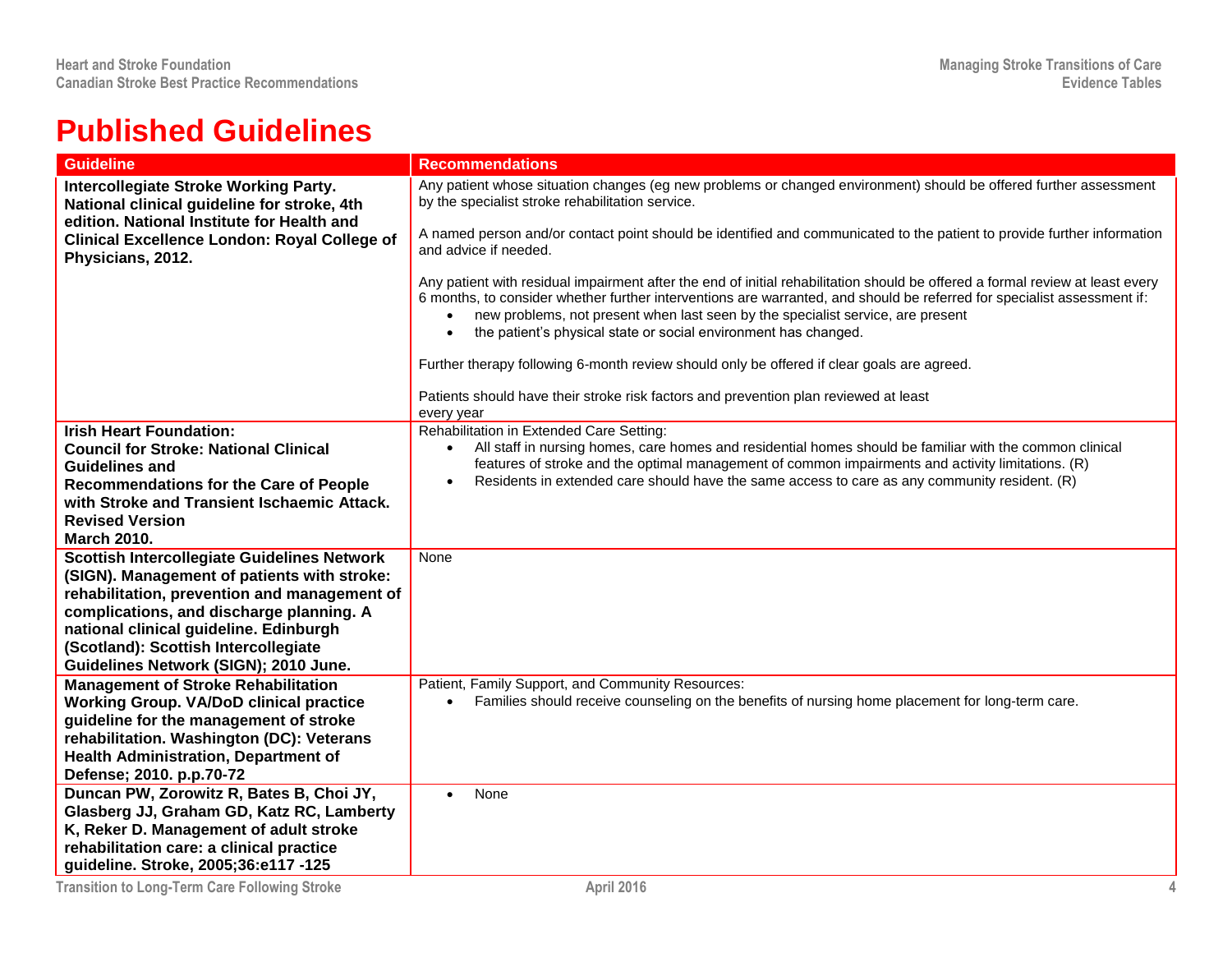## **Evidence Tables**

#### **Rates and Predictors of Transfer to Long-Term Care Facilities**

| <b>Study/Type</b>                                                           | <b>Quality</b><br><b>Rating</b> | <b>Sample Description</b>                                                                                                                                                                                                      | <b>Method</b>                                                                                                                                                                                                                                                                                                                                                                                                                                                                                          | <b>Outcomes</b>                                                                                              | <b>Key Findings and Recommendations</b>                                                                                                                                                                                                                                                                                                                                                                                                                                                                                                                                                         |
|-----------------------------------------------------------------------------|---------------------------------|--------------------------------------------------------------------------------------------------------------------------------------------------------------------------------------------------------------------------------|--------------------------------------------------------------------------------------------------------------------------------------------------------------------------------------------------------------------------------------------------------------------------------------------------------------------------------------------------------------------------------------------------------------------------------------------------------------------------------------------------------|--------------------------------------------------------------------------------------------------------------|-------------------------------------------------------------------------------------------------------------------------------------------------------------------------------------------------------------------------------------------------------------------------------------------------------------------------------------------------------------------------------------------------------------------------------------------------------------------------------------------------------------------------------------------------------------------------------------------------|
| Pereira et al. 2014<br>Canada<br><b>Retrospective</b><br>study              | <b>NA</b>                       | 189 patients admitted to<br>a stroke rehabilitation<br>unit of a single hospital<br>following a severe first-<br>ever stroke (i.e FIM<br>scores 12-38). Mean age<br>was 69 years.                                              | Phone interviews were<br>used to establish post-<br>discharge living<br>arrangements                                                                                                                                                                                                                                                                                                                                                                                                                   | <b>Primary outcome:</b><br>Independent predictors of<br>home discharge                                       | 65 patients (34%) were discharge to a nursing<br>home. Their mean age was significantly lower<br>compared with patients discharged home (78.5 vs.<br>63.8 years, p<0.001). Their mean admission FIM<br>score was also significantly lower (47.5 vs. 50.4,<br>$p=0.012$                                                                                                                                                                                                                                                                                                                          |
| Brodaty et al.<br>2010<br><b>Australia</b><br><b>Retrospective</b><br>study | <b>NA</b>                       | 202 participants, <85<br>years without dementia<br>who had suffered an<br>ischemic stroke. Mean<br>age was 72 years.<br>97 persons, recruited<br>from the community,<br>served as a control<br>group. Mean age was 71<br>years | Participants were<br>assessed at 3-7 days<br>following stroke at 3-6<br>months and at 1, 3 and 5<br>years.<br>Model were developed to<br>predict mortality and<br>institutionalization.<br>Candidate variables<br>included age,<br>development of<br>dementia, mild cognitive<br>impairment, ability to<br>perform ADL stroke<br>severity (European<br>Stroke Scale), marital<br>status, depression<br>(Geriatric Depression<br>Scale), diabetes,<br>education, and number of<br>vascular risk factors | <b>Primary outcomes:</b><br>Mortality and rates of<br>institutionalization at 10<br>vears.                   | The survival rates for the stroke patients were:<br>100% at 1 month, 97.2% at 12 months, 92.0% at 2<br>years, 73.3% at 5 years and 17.5% at 10 years.<br>The mean survival time for the stroke patients was<br>significantly shorter compared with the controls.<br>Nursing home admission rates were 24% at 5<br>years and 32% at 10 years for patients and 0 for<br>controls over 8.9 years follow-up.<br>Independent predictors of nursing home admission<br>were advancing age (HR=1.08, 95% CI 1.01-1.12,<br>p=0.01) and lower performance on ADL (HR=0.81,<br>95% CI 0.74-0.88, p<0.001). |
| Walsh et al. 2008<br><b>Ireland</b><br>Retrospective<br>study               | <b>NA</b>                       | 136 patients admitted to<br>a stroke unit of a single<br>hospital. Median age was<br>77 years. 98% of patients<br>were living at home prior<br>to stroke.                                                                      | Patient data was<br>obtained through a<br>patient information<br>system. Data collected<br>included age, sex, stroke<br>subtype, patients'<br>residence pre-stroke and<br>discharge medications                                                                                                                                                                                                                                                                                                        | <b>Primary outcomes:</b><br>Mortality, rates of<br>institutionalization and<br>stroke recurrence at 4 years. | Mortality at 1 and 4 years was 16.3% and 39.5%,<br>respectively.<br>Stroke recurrence at 1 and 4 years was 1.6% and<br>8.0%, respectively.<br>At 4 years, 40.3% of patients were institutionalized.                                                                                                                                                                                                                                                                                                                                                                                             |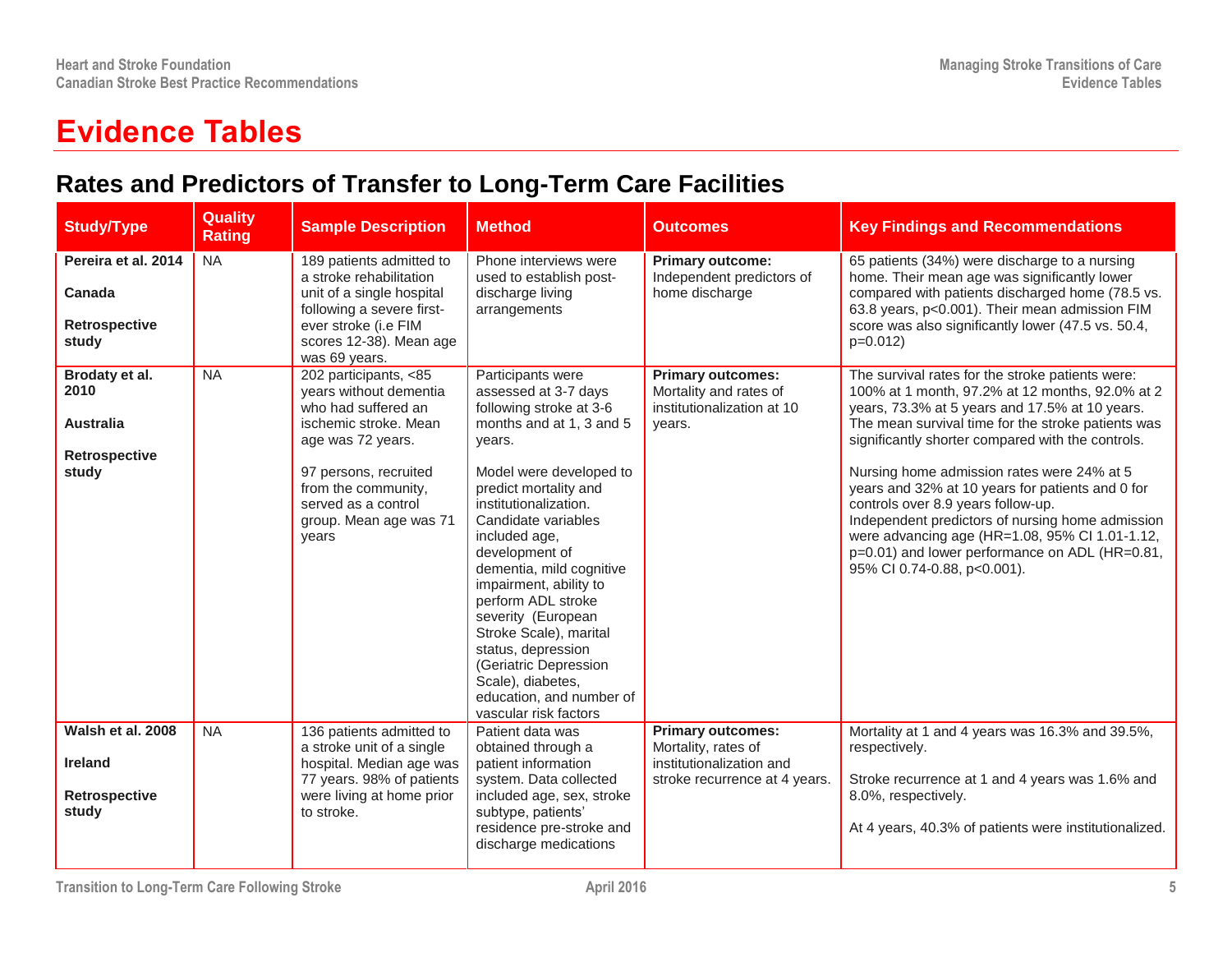| <b>Study/Type</b>                                                  | <b>Quality</b><br><b>Rating</b> | <b>Sample Description</b>                                                                               | <b>Method</b>                                                                                                                                                                                                                        | <b>Outcomes</b>                                                                      | <b>Key Findings and Recommendations</b>                                                                                                                                                                                                                                                                                                                                               |
|--------------------------------------------------------------------|---------------------------------|---------------------------------------------------------------------------------------------------------|--------------------------------------------------------------------------------------------------------------------------------------------------------------------------------------------------------------------------------------|--------------------------------------------------------------------------------------|---------------------------------------------------------------------------------------------------------------------------------------------------------------------------------------------------------------------------------------------------------------------------------------------------------------------------------------------------------------------------------------|
| Chuang et al.<br>2005<br>Taiwan                                    | <b>NA</b>                       | 714 patients admitted to<br>one of 6 hospitals<br>following acute stroke.<br>Mean age was 71 years.     | Data was collected in<br>person during<br>hospitalization and by<br>telephone interviews at 1,                                                                                                                                       | <b>Primary outcomes:</b><br>Mortality and rates of<br>institutionalization.          | At 1 month after discharge, 22.1% of patients could<br>perform ADL 4.5% of patients had died, 10.4%<br>were admitted to a LTC facility.                                                                                                                                                                                                                                               |
| <b>Prospective study</b>                                           |                                 | 59% of patients had<br>experience their first<br>stroke.                                                | 3 and 6 months following<br>discharge. Data points<br>collected included, age,<br>sex, ability to perform<br>ADL, discharge<br>destination, mortality                                                                                |                                                                                      | At 3 months after discharge, 25.3% of patients<br>could perform ADL 6.8% of patients had died,<br>11.2% were admitted to a LTC facility.<br>At 6 months after discharge, 29% of patients could<br>perform ADL 10% of patients had died, 10.3%<br>were admitted to a LTC facility.                                                                                                     |
| Portelli et al. 2005<br><b>UK</b><br><b>Retrospective</b><br>study | <b>NA</b>                       | 2,778 patients randomly<br>sampled from 79<br>hospitals, who had been<br>admitted with acute<br>stroke. | A 42-item questionnaire<br>was used to collect data<br>on admission and<br>discharge details,<br>prestroke status, stroke<br>severity, resource<br>utilization, and discharge<br>disposition at three and<br>six months post stroke. | <b>Primary outcomes:</b><br>Independent variables<br>predicting institutionalization | 349 patients (19%) were discharged from hospital<br>to a nursing home. Of these, 242 (14%) patients<br>lived at home, prior to stroke. 812 patients (29%)<br>died in hospital.<br>At 3 months, 194 patients (74%) remained<br>institutionalized. while 48 (18%) patients had died.<br>Age, Barthel Index at discharge and LOS were<br>significant predictors of institutionalization. |

#### **Discharge Planning for Patients Entering Long-Term Care**

| Study/Type                                                       | <b>Quality</b><br><b>Rating</b> | <b>Sample Description</b>                                                                                                                            | <b>Method</b>                                                                                                                                        | <b>Outcomes</b>                                                                                                                               | <b>Key Findings and Recommendations</b>                                                                                                                                                                                                                                            |
|------------------------------------------------------------------|---------------------------------|------------------------------------------------------------------------------------------------------------------------------------------------------|------------------------------------------------------------------------------------------------------------------------------------------------------|-----------------------------------------------------------------------------------------------------------------------------------------------|------------------------------------------------------------------------------------------------------------------------------------------------------------------------------------------------------------------------------------------------------------------------------------|
| Sackley &<br><b>Pound, 2002</b><br><b>UK</b><br><b>Consensus</b> | <b>NA</b>                       | 12 members from a<br>multidisciplinary<br>specialized stroke team<br>participated in a panel to<br>discuss priority items for<br>discharge plans for | Literature was reviewed<br>and the evidence<br>summarized, 22<br>discharge process items<br>were identified and<br>categorized into three            | Outcome:<br>The development of an<br>evidence-based discharge<br>plan for persons moving<br>from inpatient care to a<br>nursing home facility | In addition to the identification of physical care<br>needs (e.g., details of the methods the patient uses<br>to transfer and mobilize) and care needs (e.g.,<br>details of current medications and pain<br>management), priorities for discharge were<br>identified and included: |
| panel                                                            |                                 | stroke patients entering<br>long term care.                                                                                                          | areas: discharge process,<br>physical care needs, and<br>patient needs.<br>Panel members ranked<br>the items in terms of<br>priority, met to discuss | following a stroke.                                                                                                                           | Plans need to be coordinated by a single<br>person<br>A full assessment of needs for aids should<br>be carried out and the findings given to the<br>nursing home<br>Patients should visit the nursing home<br>before discharge                                                     |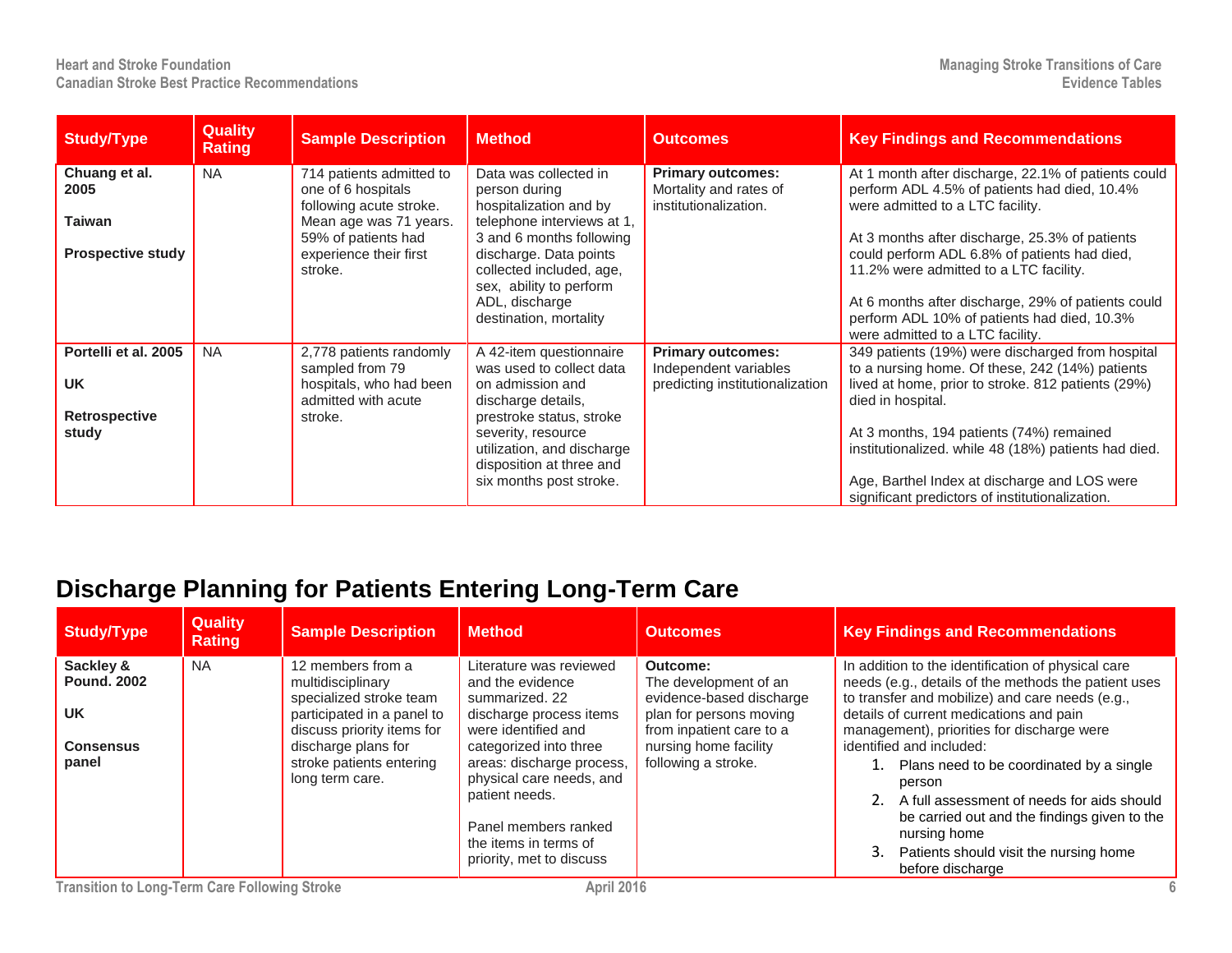| <b>Study/Type</b>                                                             | <b>Quality</b><br><b>Rating</b> | <b>Sample Description</b>                                                                                                                                                 | <b>Method</b>                                                                                                                                                                                                                                              | <b>Outcomes</b>                                                                                   | <b>Key Findings and Recommendations</b>                                                                                                                                                                                                                                                                                                                                                                                                                                                                                                                                                                                                                                                                                                                                                                                                                                                                                                                                              |
|-------------------------------------------------------------------------------|---------------------------------|---------------------------------------------------------------------------------------------------------------------------------------------------------------------------|------------------------------------------------------------------------------------------------------------------------------------------------------------------------------------------------------------------------------------------------------------|---------------------------------------------------------------------------------------------------|--------------------------------------------------------------------------------------------------------------------------------------------------------------------------------------------------------------------------------------------------------------------------------------------------------------------------------------------------------------------------------------------------------------------------------------------------------------------------------------------------------------------------------------------------------------------------------------------------------------------------------------------------------------------------------------------------------------------------------------------------------------------------------------------------------------------------------------------------------------------------------------------------------------------------------------------------------------------------------------|
|                                                                               |                                 |                                                                                                                                                                           | importance of items, and<br>provided a second<br>ranking of items following<br>this meeting.                                                                                                                                                               |                                                                                                   | Patient information should be recorded in<br>4.<br>written format<br>Continuing rehabilitation plans should be<br>5.<br>included<br>Staff at the nursing home should receive<br>6.<br>teaching on the patient's care before<br>discharge<br>7. Details of follow-up care should be<br>included<br>8. Hospital staff should carry out a follow-up<br>visit to the nursing home<br>9. The patient should be given an outpatient<br>appointment after discharge<br>Overall, there was good agreement on priority items<br>between panel members (Kendall coefficient of<br>concordance (W)=0.48-0.58).                                                                                                                                                                                                                                                                                                                                                                                  |
| Sackley &<br><b>Pound. 2002</b><br><b>UK</b><br>Retrospective<br><b>Study</b> | NA                              | 38 stroke patients with<br>Barthel Index scores of<br><11, three months post<br>stroke who were<br>discharged to a nursing<br>home. Mean age of<br>patients was 81 years. | A content analysis of<br>case notes and discharge<br>letters, completed by<br>nurses and MDs was<br>conducted to determine if<br>the discharge letters<br>contained information<br>related to self-care ability,<br>nursing needs, and risk<br>assessment. | Outcome:<br>Completeness and accuracy<br>of discharge letters related<br>to patient nursing needs | Nursing care items that were most likely to have<br>been recorded in the discharge letter were related<br>to diet (82%), and self-care ability in bathing (71%)<br>and transfer method (76%).<br>Nursing care items that were least likely to have<br>been recorded in the discharge letter were related<br>to risk assessment (e.g., falls 18%) and depression<br>and pressure care (37% each) and patient's level of<br>communication (37%).<br>Many items deemed to be priority for discharge<br>communication were poorly recorded, and in<br>several cases discharge letters contained<br>inaccurate information regarding patients abilities<br>(i.e. mobility issues). In two cases, discharge letters<br>were delivered to the nursing care facility months<br>after the patient was discharge from inpatient care.<br>The majority of discharge letters completed by MDs<br>contained no information related to primary<br>diagnosis, long-term care needs or social needs. |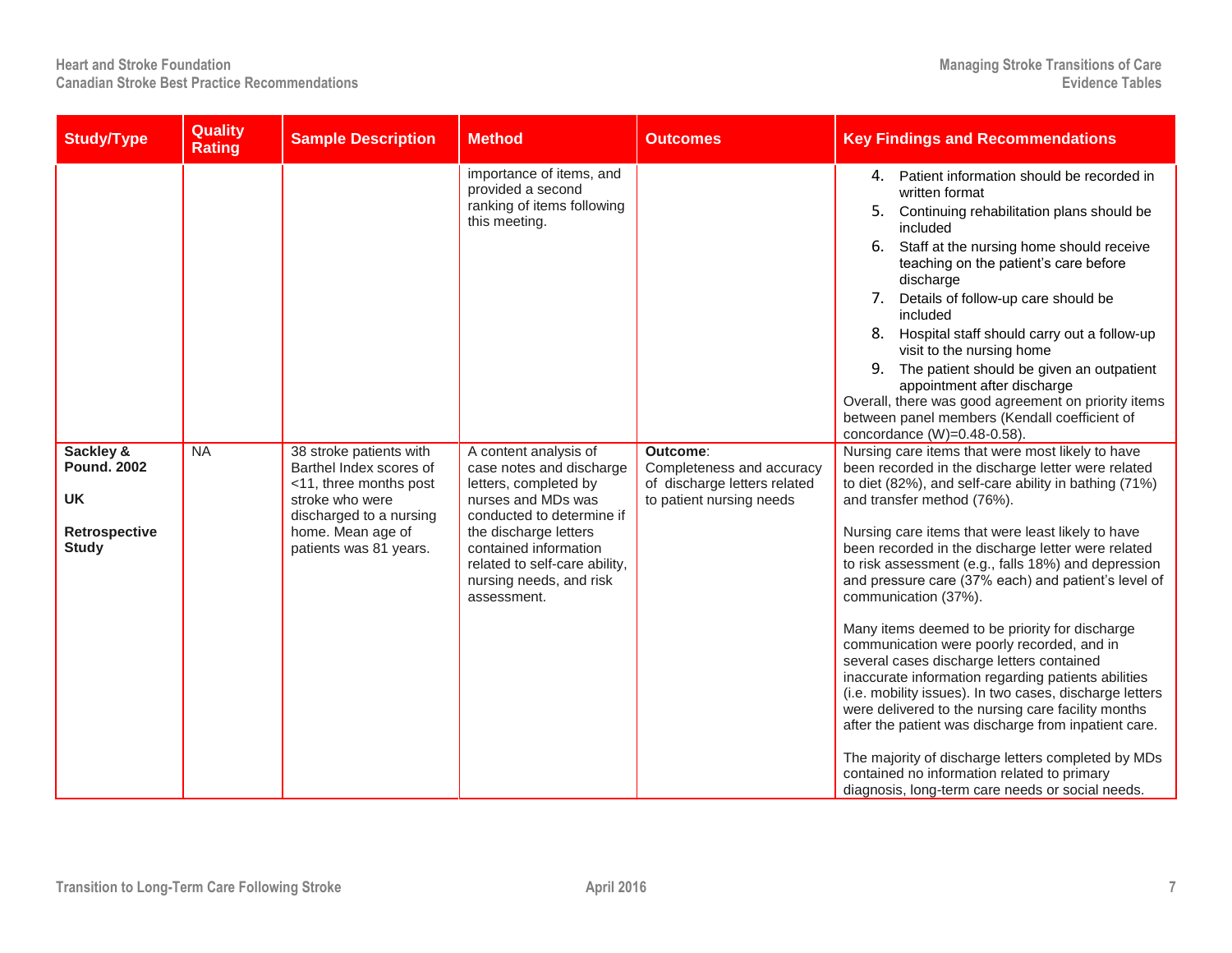### **Outcomes for Patients Transferred to Long-Term Care**

| <b>Study/Type</b>                                                                     | Quality<br><b>Rating</b> | <b>Sample Description</b>                                                                                                                                                                                                                                                                                                     | <b>Method</b>                                                                                                                                                                                                                                                                                                                                                                                                                                                  | <b>Outcomes</b>                                                                                                                                                                                                                                                                                                                                                                                | <b>Key Findings and Recommendations</b>                                                                                                                                                                                                                                                                                                                                                                                                                                                                                                                                                                                                                                                                                                                                                                                                                                                               |
|---------------------------------------------------------------------------------------|--------------------------|-------------------------------------------------------------------------------------------------------------------------------------------------------------------------------------------------------------------------------------------------------------------------------------------------------------------------------|----------------------------------------------------------------------------------------------------------------------------------------------------------------------------------------------------------------------------------------------------------------------------------------------------------------------------------------------------------------------------------------------------------------------------------------------------------------|------------------------------------------------------------------------------------------------------------------------------------------------------------------------------------------------------------------------------------------------------------------------------------------------------------------------------------------------------------------------------------------------|-------------------------------------------------------------------------------------------------------------------------------------------------------------------------------------------------------------------------------------------------------------------------------------------------------------------------------------------------------------------------------------------------------------------------------------------------------------------------------------------------------------------------------------------------------------------------------------------------------------------------------------------------------------------------------------------------------------------------------------------------------------------------------------------------------------------------------------------------------------------------------------------------------|
| Jantzi et al.<br>2014<br>Canada<br>Retrospective<br>study                             | <b>NA</b>                | 42,089 patients admitted<br>to long-term care<br>facilities in Ontario within<br>180 days. 7,226 patients<br>(17.2%) had experienced<br>a stroke                                                                                                                                                                              | The association between<br>various neurological<br>conditions (dementia,<br>seizure disorder,<br>Huntington's disease,<br>multiple sclerosis,<br>Parkinson's disease,<br>stroke, TBI and muscular<br>dystrophy) and incident<br>fractures (hip, spinal,<br>forearm and pelvis) was<br>explored                                                                                                                                                                 | <b>Primary outcome:</b><br>Independent predictors of<br>fractures within 180 days of<br>admission                                                                                                                                                                                                                                                                                              | 23,788 patients (55.5%) had one of the<br>neurological conditions of interest.<br>Of the entire cohort, 2.6% (1,094) sustained a<br>fracture during the 180 days following admission to<br>LTC.<br>In the fully adjusted model, stroke, as a<br>neurological condition was not an independent<br>predictor of incident fracture (OR=1.12, 95% CI<br>$0.92 - 1.37$ ).<br>Within the stroke sub group, independent predictors<br>of incident fracture were: age >64 Years (65-74<br>years: OR=4.64, 95% CI 1.07-20.2; 75-84 years:<br>OR=5.21, 95% CI 1.27-21.43 and >85 years:<br>OR=7.06, 95% Cl 1.73-28.86, compared with<br>patients <65 years), female sex (OR=1.59, 95% CI<br>1.14-2.22), a score of 5-6 on the Cognitive<br>Performance Scale (OR=2.23, 95% Cl 1.15-4.3) a<br>fall in the past 30 days (OR= 1.61, 95% CI 1.14-<br>2.28) and an unsteady gait (OR=1.43, 95% Cl 1.04-<br>$1.95$ ). |
| Brajkovic et al.<br>2009<br><b>Croatia</b><br><b>Cross-Sectional</b><br><b>Survey</b> | NA                       | 60 patients, living in a<br>private nursing home<br>$(n=30)$ or their own<br>homes $(n=30)$ , for at<br>least the previous 9<br>months. Stroke onset<br>was one year prior to the<br>start of receipt of<br>services.<br>Median age was 81<br>years for the nursing<br>home group and 79<br>years for the home care<br>group. | Participants living in the<br>nursing home received 24<br>hour support including<br>access to psychiatric and<br>internist checkups (2 times<br>per week), exercises with<br>a physiotherapist (daily),<br>massage (1 time per<br>week).<br>Participants living in their<br>home receive care from<br>the same nursing facility<br>but only received nurse,<br>physical therapist and<br>physician's assistance.<br>Questionnaires were<br>administered to all | <b>Primary outcomes:</b><br>Quality of life (World Health<br>Organization Quality of Life<br>Questionnaire - short form<br>WHOQOL-BREF), which<br>includes four domains<br>(physical, psychological,<br>social relationships and<br>environment)<br><b>Secondary outcomes:</b><br>perception of quality of life,<br>perception of health, and<br>self-assessment of global<br>quality of life. | <b>WHOQOL-BREF:</b><br>Patients living in the nursing home had higher<br>mean scores on the physical domain (28.5 vs. 17.2;<br>p=0.001), psychological domain (22.3 vs. 16.3;<br>P=0.001), social relationships (11.4 vs. 8.3;<br>P=0.001) and environmental domain (32.8 vs. 24.0;<br>P=0.001) compared to patients living in their<br>homes.<br>Perceived quality of life and health status:<br>Patients living in the nursing home also had a<br>higher perceived quality of life (78.7 vs. 59.3;<br>p<0.001) and perceived health status (3.6 vs. 2.5;<br><0.001) compared to patients living in their home.                                                                                                                                                                                                                                                                                      |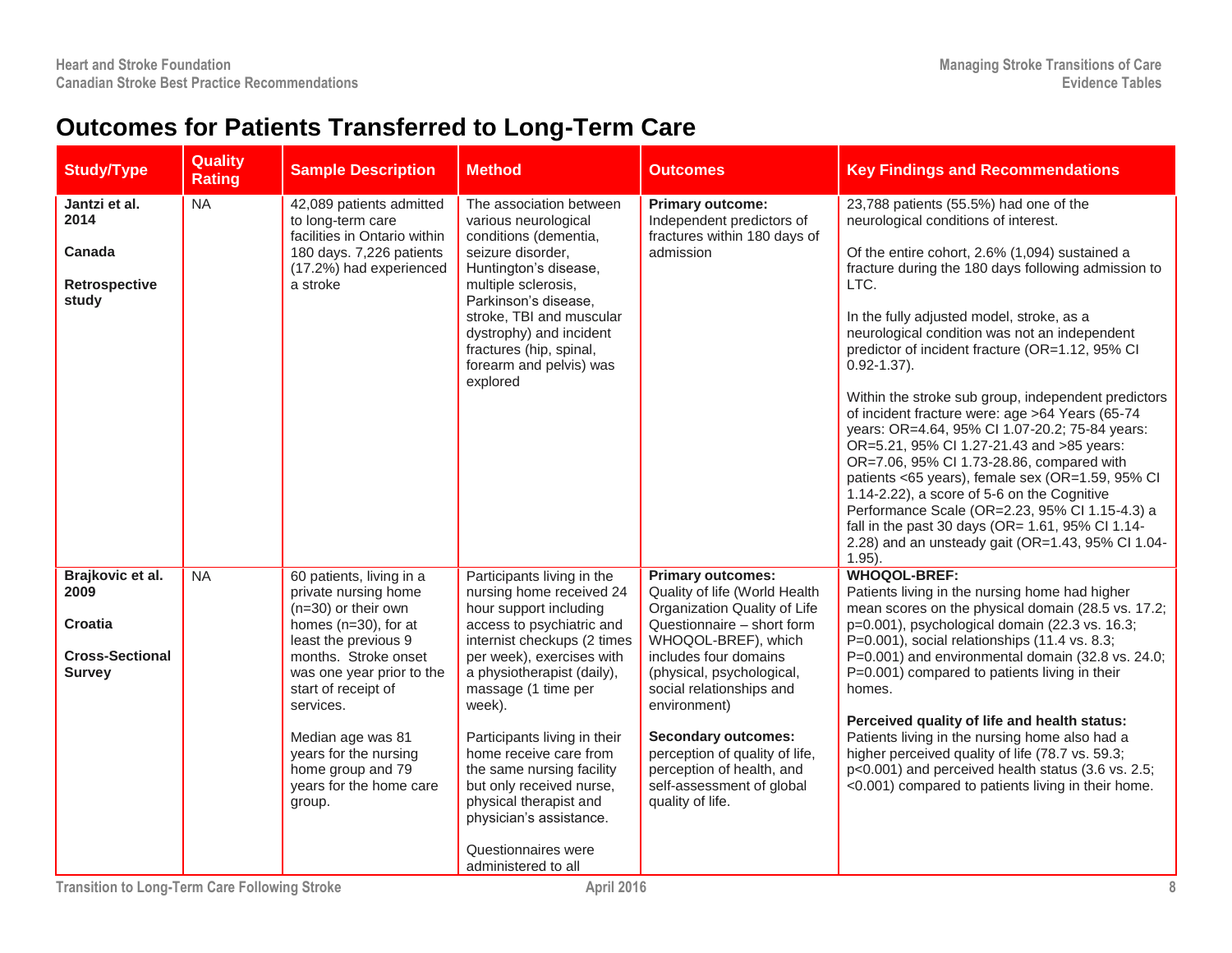| <b>Study/Type</b>                                                           | <b>Quality</b><br><b>Rating</b> | <b>Sample Description</b>                                                                                                                                                                                                  | <b>Method</b>                                                                                                                                                                                                                                                                | <b>Outcomes</b>                                                                                                           | <b>Key Findings and Recommendations</b>                                                                                                                                                                                                                                                                                                                                                                                                                                                                                                                                                                                                                                                                                                                                                                                                                                                                                               |
|-----------------------------------------------------------------------------|---------------------------------|----------------------------------------------------------------------------------------------------------------------------------------------------------------------------------------------------------------------------|------------------------------------------------------------------------------------------------------------------------------------------------------------------------------------------------------------------------------------------------------------------------------|---------------------------------------------------------------------------------------------------------------------------|---------------------------------------------------------------------------------------------------------------------------------------------------------------------------------------------------------------------------------------------------------------------------------------------------------------------------------------------------------------------------------------------------------------------------------------------------------------------------------------------------------------------------------------------------------------------------------------------------------------------------------------------------------------------------------------------------------------------------------------------------------------------------------------------------------------------------------------------------------------------------------------------------------------------------------------|
|                                                                             |                                 |                                                                                                                                                                                                                            | participants with help from<br>researchers.                                                                                                                                                                                                                                  |                                                                                                                           |                                                                                                                                                                                                                                                                                                                                                                                                                                                                                                                                                                                                                                                                                                                                                                                                                                                                                                                                       |
| Leeds et al.<br>2004<br><b>UK</b><br><b>Prospective</b><br>study            | NA                              | Patients admitted to a<br>stroke rehabilitation unit<br>who had been<br>discharged home (n=65)<br>or to a nursing home<br>(n=65) following stroke.<br>Mean age for patients in<br>both groups was 80<br>years.             | Patients in each group<br>were matched for age,<br>sex, stroke severity, ADL<br>performance, cognition,<br>mood and HR QoL, and<br>their outcomes compared<br>at baseline and 6 months<br>following discharge from<br>hospital                                               | <b>Primary outcomes:</b><br>CAMCOG, Barthel Index<br>(BI), Geriatric Depression<br>Scale (GDS), EQ-5D,<br>number of drugs | Patients in both groups received low amounts of<br>rehabilitation following discharge. A third of patients<br>received none, while 1/5 attended a Day Hospital.<br>Mean baseline GDS score was significantly higher<br>for patients discharged to a nursing home (6.1 vs.<br>3.4, p=0.003), but there were no significant<br>differences between groups on any of the other<br>measures.<br>At follow-up, patients who had been discharged<br>home had significantly lower mean GDS score (4.2)<br>vs. 5.9, p=0.002), and significantly higher mean<br>CAMCOG (81.4 vs. 75.4, p=0.03), BI scores (14.9<br>vs. 10.8, p=0.0001) and mean EQ-5D scores (0.60<br>vs. 0.35, p=0.001).<br>There was no significant difference in the mean                                                                                                                                                                                                   |
|                                                                             |                                 |                                                                                                                                                                                                                            |                                                                                                                                                                                                                                                                              |                                                                                                                           | number of drugs taken, between groups (5.9 vs.<br>$5.1, p=0.07$ ).                                                                                                                                                                                                                                                                                                                                                                                                                                                                                                                                                                                                                                                                                                                                                                                                                                                                    |
| Quilliam &<br>Lapane 2001<br>U.S.<br><b>Cross-Sectional</b><br><b>Study</b> | NA                              | 53, 829 patients in 5<br>states > 65 years with<br>stroke who were living in<br>a long-term care facility<br>following stroke.<br>21% of patients were 65-<br>74 years, 43% were 75-<br>84 years, and 36% were<br>over 85. | Factors associated with<br>the use of drugs for<br>secondary prevention of<br>stroke were assessed<br>using an administrative<br>database (SAGE).<br>Drugs that were classified<br>as preventative agents<br>included: aspirin,<br>dipyridamole, ticlopidine<br>and warfarin | <b>Outcomes: independent</b><br>predictors of anticoagulant or<br>antiplatelet usage.                                     | 66% of patients were not receiving anticoagulant or<br>antiplatelet therapy.<br>Among the 9042 patients who had been<br>hospitalized within the previous 6 months,<br>independent predictors of reduced likelihood of<br>secondary prevention drug use were: older age<br>(85+ years OR=0.80, 95% CI 0.72-0.89, female<br>sex (OR= 0.92, 95% CI 0.85-0.99), physical<br>dependency (OR= 0.62, 95% CI 0.52-0.74),<br>moderate and severe cognitive impairment (OR=<br>0.85, 95% CI 0.77-0.93 and OR=0.61, 95% CI<br>0.55-0.68, respectively), Alzheimer's disease (OR=<br>0.72, 95% CI 0.57-0.90) and a history of GI bleed<br>(OR=0.51, 95% CI 0.43-0.61) or peptic ulcer<br>(OR=0.58, 95% CI 0.48-0.69).<br>Independent predictors associated with increased<br>likelihood of drug use were: atrial fibrillation<br>(OR=1.67, 95% CI 1.54-1.81), HTN (OR= 1.16,<br>95% CI 1.08-1.25) and depression (OR= 1.16,<br>95% CI 1.03-1.30). |